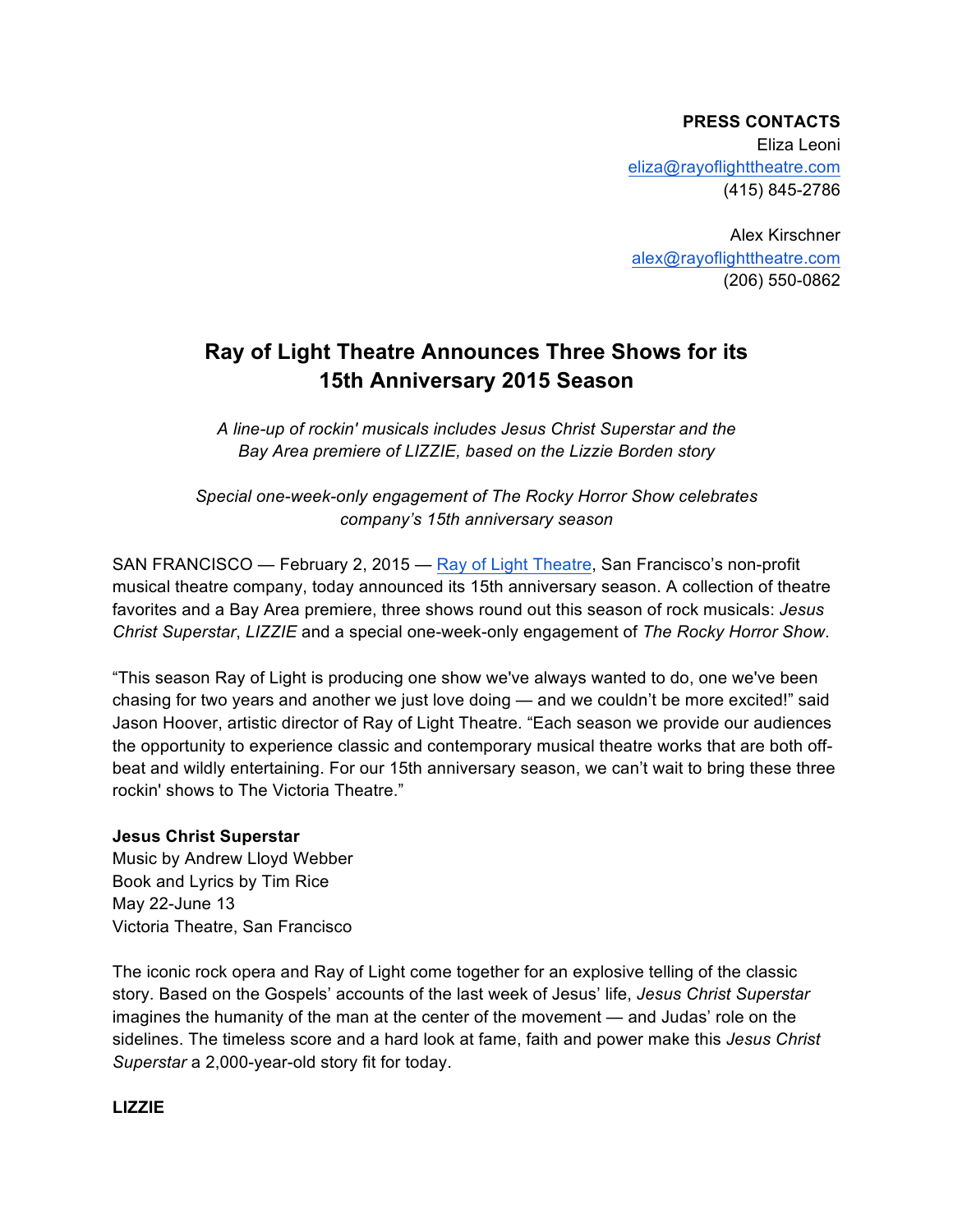Bay Area Premiere! Music by Steven Cheslik-DeMeyer and Alan Stevens Hewitt Lyrics by Steven Cheslik-DeMeyer and Tim Maner Book by Tim Maner September 25-October 17 Victoria Theatre, San Francisco

### *Lizzie Borden took an axe, Gave her mother forty whacks*

*When she saw what she had done, Gave her father forty-one…*

America's favorite axe-wielding double-murderess comes to the Ray of Light stage for a rocking Bay Area premiere. In 1892, Lizzie Borden was the primary suspect for her father and stepmother's brutal murder. Though eventually acquitted, Lizzie became a tabloid sensation– and the most controversial figure of her time. Did she do it? And if so, why? *LIZZIE* imagines the story behind the legend with a cast of four women and a driving rock score, melding this infamous 19th century story with a modern-day twist.

#### **The Rocky Horror Show**

Special 15th Anniversary Event: one week only! Book and Music by Richard O'Brien October 28-31 Victoria Theatre, San Francisco

Come on up to the lab…again. Just in time for Halloween, Ray of Light's 15th season closes out with a reprise of one of our favorites: Richard O'Brien's *The Rocky Horror Show*, live at the Victoria Theatre. Join us for a special engagement full-scale production of the original hit musical that will have you shivering in antici…

Ray of Light also announced its 2015 Cabaret Spotlight Series at Martuni's season, which will feature the area's best vocal talents in *Take Me to Church*, a look into our bizarre yet hilarious relationship with religion, and *They Had It Coming*, a musical exploration into true crime and urban legends.

For more information and to purchase a Season Pass good for admission to *Jesus Christ Superstar* and *LIZZIE*, visit www.rayoflighttheatre.com. Season passholders will have exclusive early access to discounted tickets for our special event production of *The Rocky Horror Show*, just in time for Halloween.

### **About Ray of Light**

Founded in 2001, Ray of Light Theatre has quickly developed a reputation for fresh interpretations of the classics and bold new musicals that push boundaries. Show highlights include *Yeast Nation* (2014), *Triassic Parq* (2014), *CARRIE the Musical* (West Coast premiere, 2013), *Into the Woods* (2013), *Sweeney Todd* (2012), *Assassins* (2011), *Jerry Springer the Opera* (West Coast premiere, 2010), *The Rocky Horror Show* (2008) and *Bat Boy* (2005, 2006). In addition to full productions, Ray of Light presents exciting new cabaret talent in its Cabaret